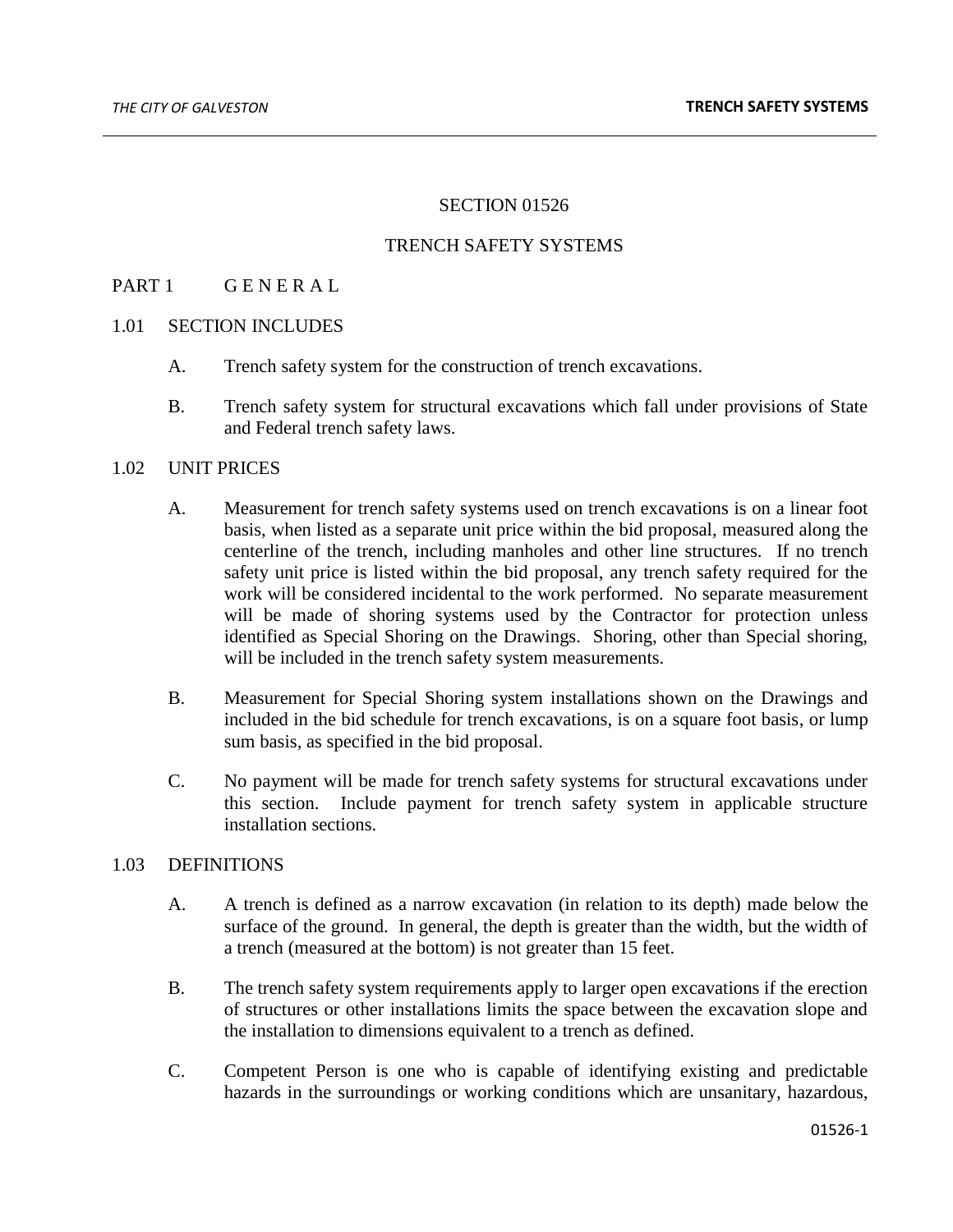or dangerous to employees, and who has authorization to take prompt corrective measure to eliminate them.

- D. Trench Safety Systems include both Protective Systems and Shoring Systems but are not limited to sloping, sheeting, trench boxes or trench shields, slide rail systems, sheet piling, cribbing, bracing, shoring, dewatering or diversion of water to provide adequate drainage.
	- 1. Protective Systems: A method of protecting employees from cave-ins, from material that could fall or roll from an excavation face or into an excavation, or from the collapse of an adjacent structure.
	- 2. Shoring System: A structure that supports the sides of an excavation and which is designed to prevent cave-ins, or to prevent movements of the ground affecting adjacent installations or improvements.
	- 3. Special Shoring: A shoring system meeting Special Shoring Requirements for locations identified on the Drawings.

### 1.04 SUBMITTALS

- A. Submittals shall conform to requirements of sections and provisions of these specifications.
- B. Submit a safety program specifically for the construction of trench excavation. Design the trench safety program to be in accordance with OSHA 29CFR standards governing the presence and activities of individuals working in and around trench excavations, and in accordance with any Special Shoring requirements at locations shown on the Drawings.
- C. Have construction and shop drawings for trench safety systems sealed as required by OSHA by a licensed Professional Engineer retained and paid by the Contractor.
- D. Review of the safety program by the Owner Representative will only be in regard to compliance with the Contract Documents and will not constitute approval by the Owner or the Owner Representative nor relieve Contractor of obligations under State and Federal trench safety laws.

# 1.05 REGULATORY REQUIREMENTS

A. Install and maintain trench safety systems in accordance with the provision of Excavations, Trenching, and Shoring, Federal Occupation Safety and Health Administration (OSHA) Standards, 29CFR, Part 1926, Subpart P, as amended, including Final Rule, published in the Federal Register Vol. 54, No. 209 on Tuesday, October 31, 1989 and subsequent updates. The sections that are incorporated into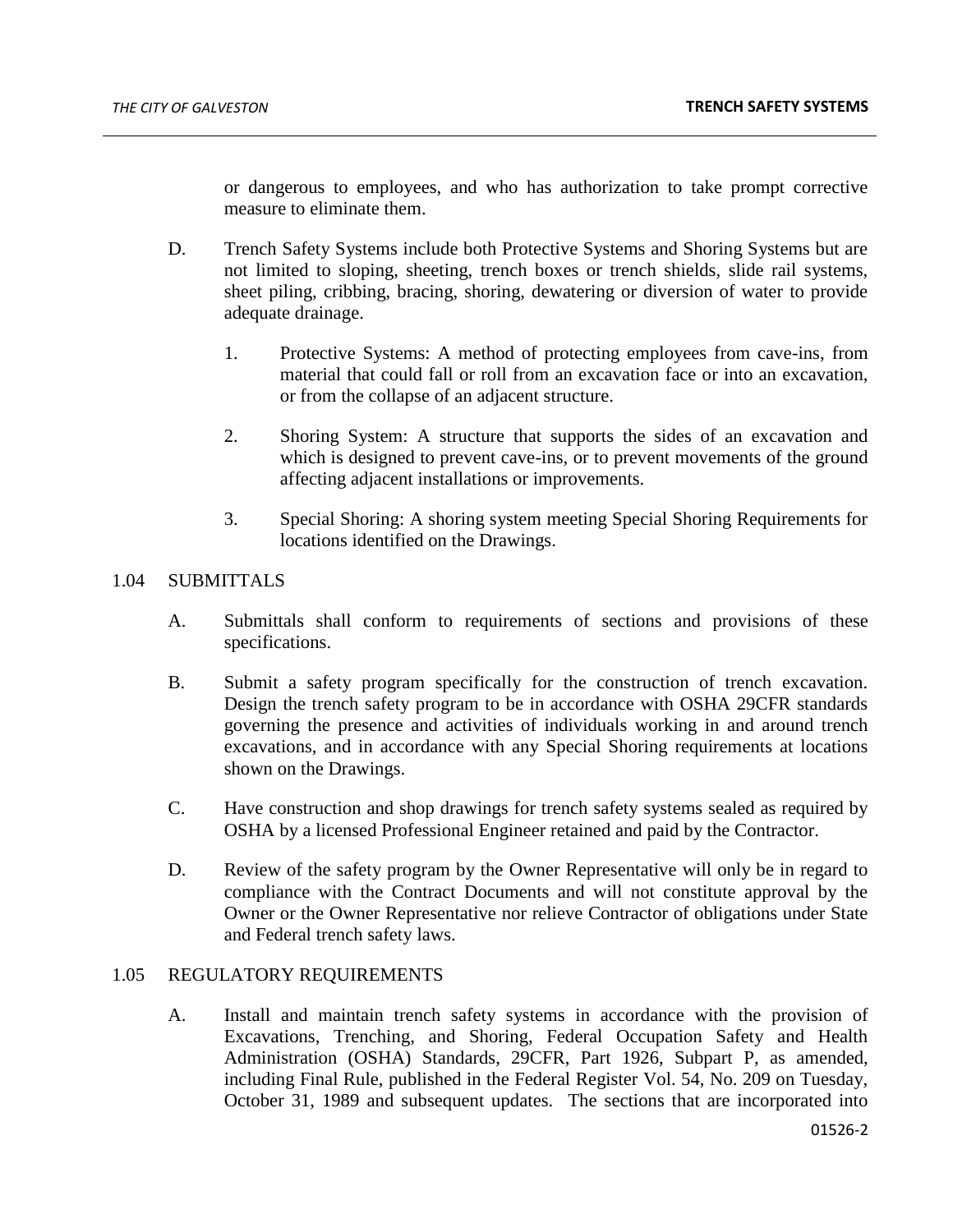these specifications by reference include Sections 1926-650 through 1926-652 and additional sections that may be adopted subsequent to the adoption of this specification.

- B. The Contractor can locate a copy of the OSHA standards included in "Subpart P Excavations" from the Federal Register Vol. 54, No. 209 is available upon request to Contractors bidding on Owner's projects. The Owner assumes no responsibility for the accuracy of the reproduction. The Contractor is responsible for obtaining a copy of this section of the Federal Register.
- C. The Contractor must comply with any legislation that has been enacted by the Texas Legislature with regard to Trench Safety Systems, is hereby incorporated, by reference, into these specifications. Refer to Texas Health and Safety Code Ann., §756.021 (Vernon 1991).
- D. Reference materials, if developed for a specific project, will be issued with the Bid Documents, including the following:
	- 1. Geotechnical information obtained for use in design of the trench safety system.
	- 2. Special Shoring Requirements, if applicable.

### 1.06 INDEMNIFICATION

- A. Contractor shall indemnify and hold harmless the Owner, its employees, and agents, from any and all damages, costs (including, without limitation, legal fees, court costs, and the cost of investigation), judgments or claims by anyone for injury or death of persons resulting from the collapse or failure of trenches constructed under this Contract.
- B. Contractor acknowledges and agrees that this indemnity provision provides indemnity for the Owner in case the Owner is negligent either by act or omission in providing for trench safety, including, but not limited to safety program and design reviews, inspections, failures to issue stop work orders, and the hiring of the Contractor.
- PART 2 PRODUCTS NOT USED

# PART 3 EXECUTION

### 3.01 INSTALLATION

A. Install and maintain trench safety systems in accordance with provisions of OSHA 29CFR.